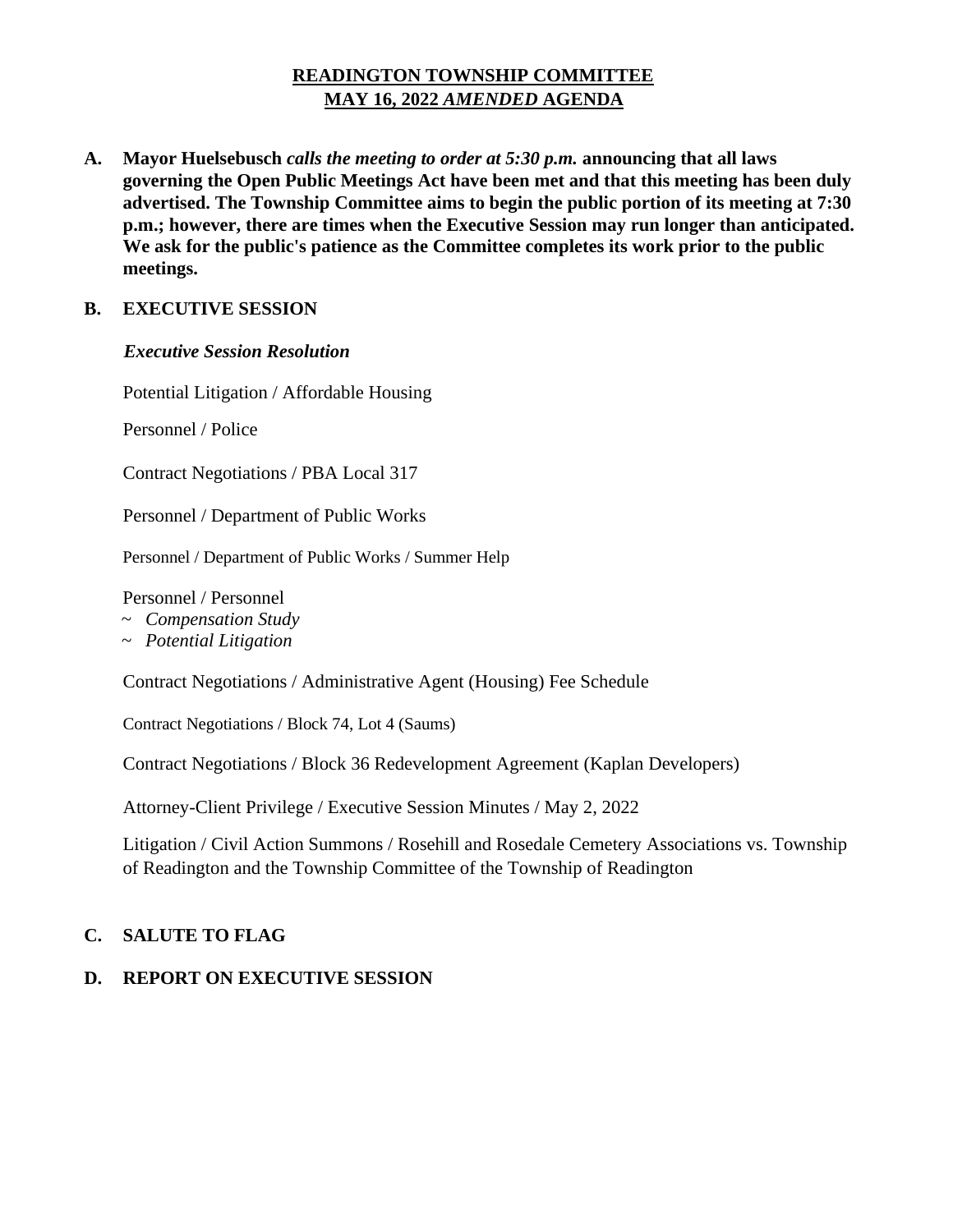# **E. CONSENT AGENDA**

All items listed with an asterisk "\*" are considered to be routine by the Township Committee and will be enacted by one motion. There will be no separate discussion of these items unless a Committee member or citizen requests, in which event the item will be removed from the General Order of Business and considered in its normal sequence on the agenda.

- 1. *\* Release of Board of Health Escrow / Block 46, Lot 11.02 (Mamay)*
- 2. *\* Postponement of Mortgage / Block 21.06, Lot 301.10 (DiBella)*
- 3. *\* Resolution to Authorize Change in Petty Cash Fund*
- 4. *\* Resolution to Self Exam Budget*
- 5. *\* Hunterdon County Grant Application / Summer Spectacular Community Day*

# **F. \* APPROVAL OF MINUTES**

 *Minutes of May 2, 2022 meeting* 

# **G. COMMENTS FROM THE PUBLIC for items listed on the agenda only**

*(Note: The Committee will take public comment on the ordinance(s) listed under Section H during the Public Hearing portion)*

# **H. PUBLIC HEARING**

1. *An Ordinance of the Township of Readington Amending Chapter 225 of the Code of Readington Township Entitled "Vehicles and Traffic" - Ordinance #15-2022* 

# **I. CORRESPONDENCE / OTHER INFORMATION**

None

# **J. NEW BUSINESS**

- 1. *Readington School District Budget Presentation*
- 2. *Special Event Permit Application / Morris Area Freewheelers Foundation / Revolutionary Ramble*
- 3. *Whitehouse Fire Company 1 Annual Coin Toss Fundraisers 2022*
- 4. *2022/23 Deer Management Program Presentation*
- 5. *Request for Review of Chapter 257-1 "Dumping or accumulation of waste material prohibited"* - memorandum dated May 10, 2022 from Ann Marie Lehberger, Planning Board Secretary